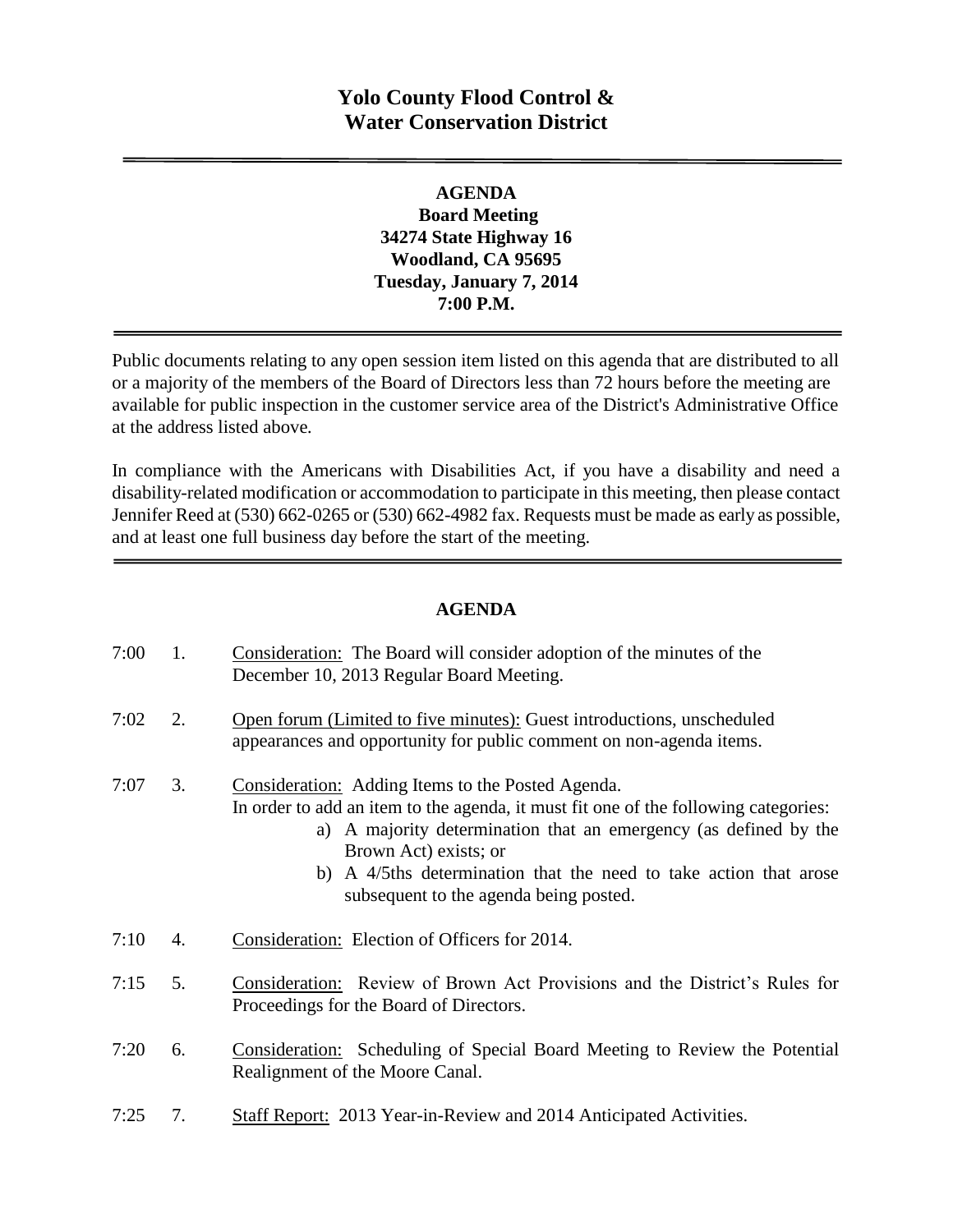- 7:52 8. Directors' Reports: Each member of the Board will have the opportunity to report on meetings and conferences attended during the prior month on behalf of the District.
- 7:55 9. Attorney's Report: The District's attorney will report on legal matters of concern to the District.
- 8:00 10. General Manager's Report: The Board will receive a report from the General Manager or designated representatives regarding current general activities and projects of the District.
	- a) Operations, Maintenance and Water Conditions
	- b) Financial Report
	- c) General Activities
	- d) Upcoming Events
- 8:10 11. General Discussion: Opportunity for Board members to ask questions for clarification, provide information to staff, request staff to report back on a matter, or direct staff to place a matter on a subsequent agenda.
- 8:15 12. Consideration: The Board will consider the approval and the payment of bills.
- 8:20 13. Closed Session:
	- a) Conference with real property negotiator O'Halloran regarding the sale of District property APN 025-010-018, (See Government Code Section 54954.5(b) and 54956.8).
	- b) Personnel General Manager's performance review (See Government Code Section 54957.b)
- 8:45 14. Adjourn

The public may address the Board concerning an agenda item either before or during the Board's consideration of that agenda item. Public comment on items within the Board's jurisdiction is welcome, subject to reasonable time limits for each speaker. Upon request, agenda items may be moved up to accommodate those in attendance wishing to address that item. Times listed for consideration of agenda items are approximate only. The Board may consider any agenda item at any time during the Board meeting.

I declare that the foregoing agenda was posted at the office of the Yolo County Flood Control and Water Conservation District, 34274 State Highway 16, Woodland, CA on January 2, 2014.

By: \_\_\_\_\_\_\_\_\_\_\_\_\_\_\_\_\_\_\_\_\_\_\_\_\_\_\_\_\_\_\_\_\_\_\_\_\_

Christy Barton, Asst. Gen. Mgr. – Admin.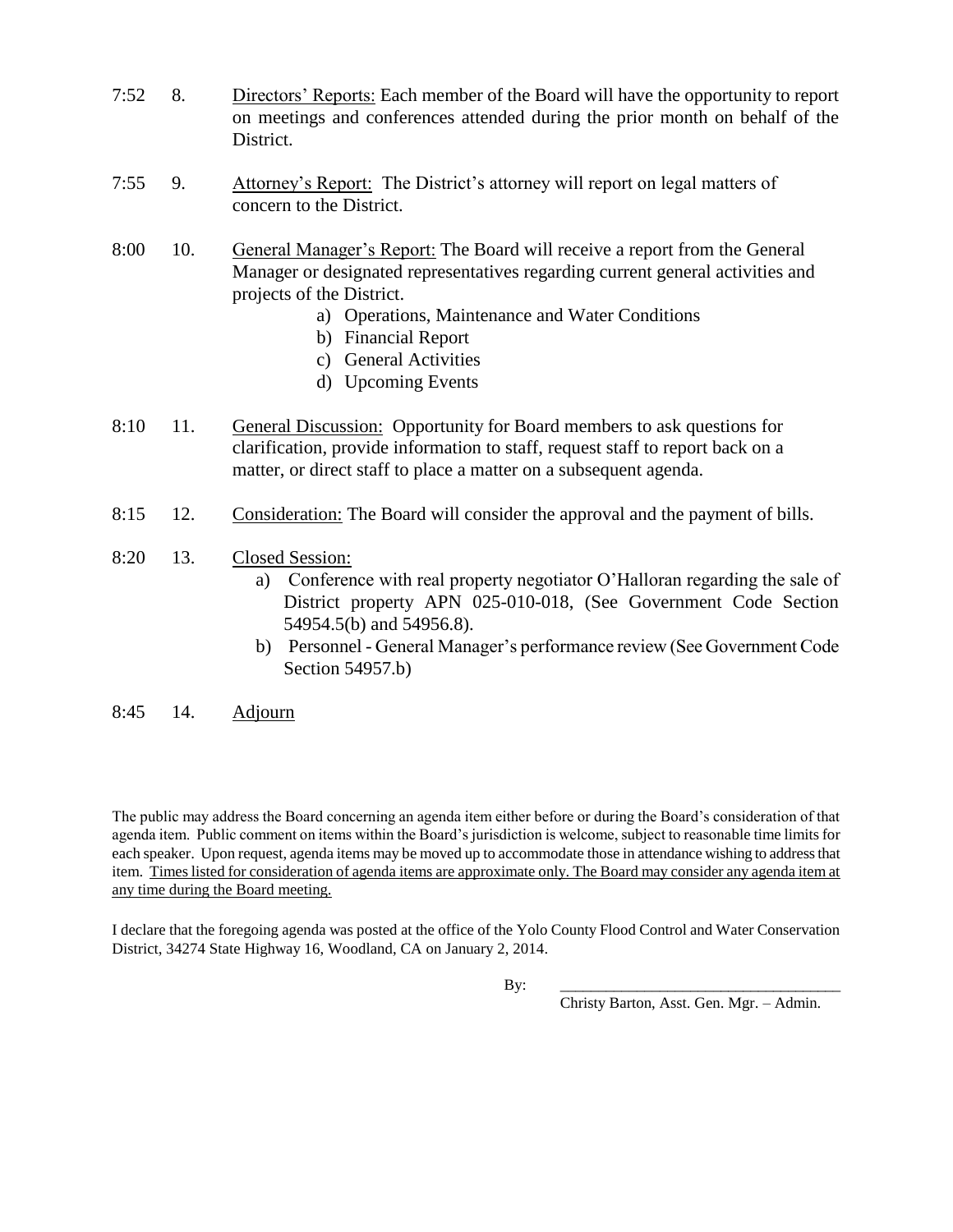

**FLOOD CONTROL & WATER CONSERVATION DISTRICT** 

**BOARD MEETING MINUTES Tuesday, January 7, 2014, 7:00 PM**

**YCFCWCD Offices 34274 State Highway 16**

The regular meeting of the Board of Directors of the Yolo County Flood Control and Water Conservation District was held at 7:00 p.m. on January 7, 2014, at its regular place of business, 34274 State Highway 16, Woodland, California. Chair Vink convened the meeting. In attendance were:

District Board Erik Vink, Chair Ron Tadlock, Vice Chair Ann Brice James Mayer Bruce Rominger

District Staff Tim O'Halloran, General Manager Christy Barton, Assistant General Manager - Administration Max Stevenson, Assistant General Manager - Resources Ryan Bezerra, Legal Counsel

Members of the Public Duane Chamberlain John McKean Dave Pratt Don Rominger Bob Schneider Frank Sieferman, Sr.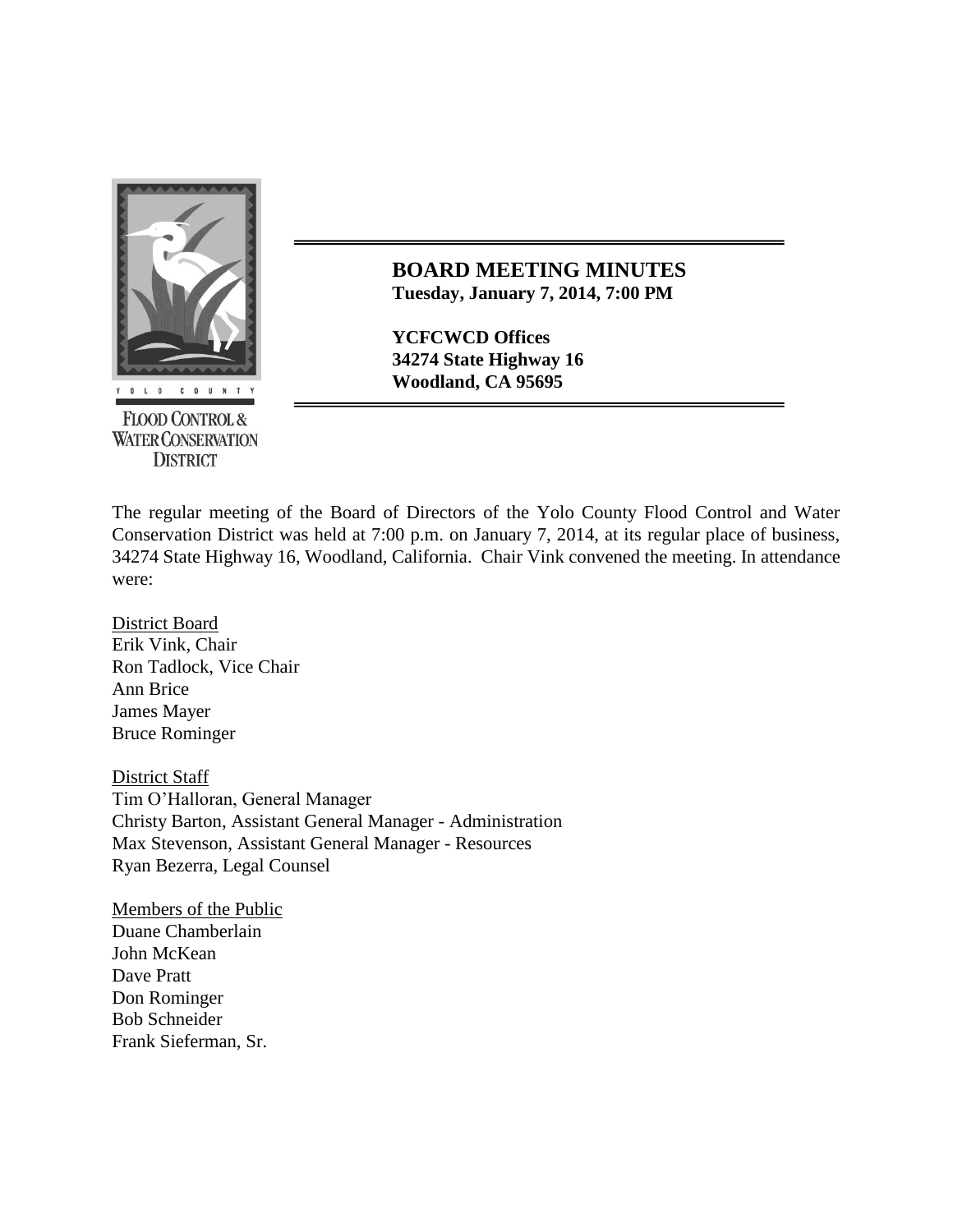### **1. CONSIDERATION: Approval of Minutes**

**M/S/C** approved the minutes of the December 10, 2013 Regular Board Meeting as corrected.

## **2. OPEN FORUM**

Frank Sieferman, Sr. noted that he lives outside of the District with no surface water supply and knows the importance of the District's surface water to Yolo County. Sieferman encouraged the Board to look for groundwater enhancement opportunities now and in the future, especially given the current drought conditions.

General Manager O'Halloran noted that he had met with Sieferman the previous day and concurred with Sieferman's concerns related to augmentation of Yolo County's groundwater.

#### **3. CONSIDERATION: Adding Items to the Posted Agenda.**

There were no changes.

#### **4. CONSIDERATION: Election of Officers for 2014.**

General Manager O'Halloran reviewed the past policy of rotating of the members of the Board of Directors through the positions of Chair and Vice Chair, and reported on the proposed 2014 officers based on that past policy.

- **M/S/C** elected for 2014, Ron Tadlock as Chair, Ann Brice as Vice Chair, Tim O'Halloran as Secretary and Christy Barton as Assistant Secretary.
	- Ayes: Directors Brice, Mayer, Rominger, Tadlock and Vink Noes: None Absent: None Abstain: None

#### **5. CONSIDERATION: Review of Brown Act Provisions and the District's Rules for Proceedings for the Board of Directors.**

Legal Counsel Bezerra reviewed the purposes of the Brown Act and its provisions. He reported that the District has adopted Rules for Proceedings for the Board of Directors (Rules) to keep the Board in compliance with the Brown Act and other legal requirements related to the Board's activities.

Bezerra reported that there had been a minor change to the Brown Act requiring recording of the votes for all motions and reviewed the proposed change to the Rules.

**M/S/C** adopted the revised 2014 Rules for Proceedings for the Board of Directors.

Ayes: Directors Brice, Mayer, Rominger, Tadlock and Vink Noes: None Absent: None Abstain: None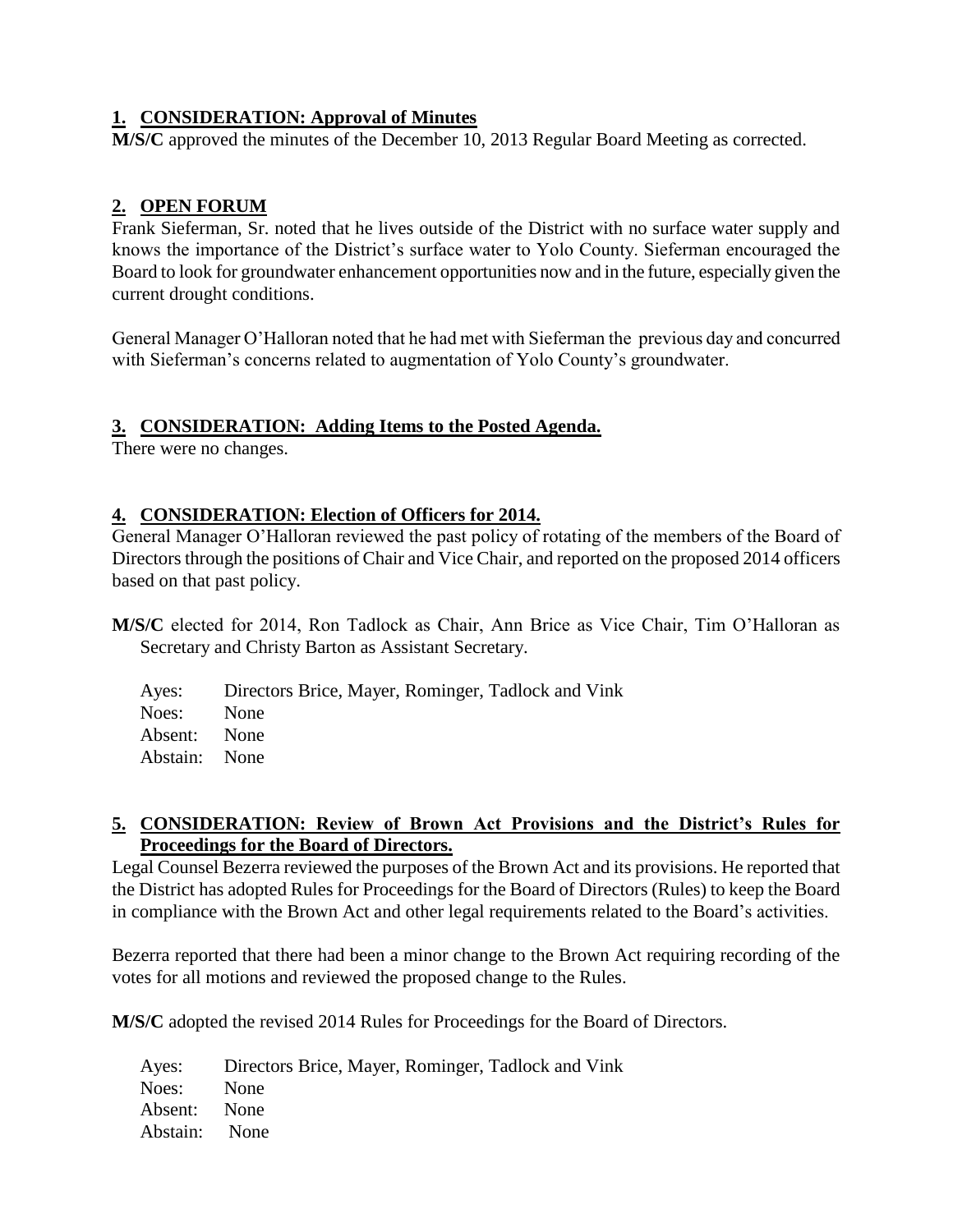# **6. CONSIDERATION: Scheduling of Special Board Meeting to Review the Potential Realignment of the Moore Canal.**

General Manager O'Halloran reviewed the December Board meeting discussion regarding setting a Special Board meeting in mid-January for a tour of the area proposed by Teichert Industries (Teichert) for a realignment of the Moore Canal, and possibly a tour of the Granite Pit near Capay along the West Adams Canal.

O'Halloran will provide to Teichert the following; January 14, 2014 starting a 2:00 p.m. and January 17, 2014 starting at 8:00 a.m. as options for the tour, and will confirm the date and time for the Special Board meeting after receiving Teichert's response.

# **7. STAFF REPORT: 2013 Year in-Review and 2014 Anticipated Activities.**

General Manager O'Halloran provided a PowerPoint presentation reviewing key District activities that occurred during 2013 and anticipated activities for 2014. He reviewed potential budget issues if the District has no water to sell during 2014, which reflects the current water storage situation.

The Board directed O'Halloran to begin developing information and preparing to initiate discussions regarding the implementation of fees or charges not directly tied to sale of water, for example a water availability charge or water recharge fee.

O'Halloran reported that he would begin the process and work with an Ad-Hoc Committee comprised of Directors Rominger and Tadlock to prepare information for the Board's review. O'Halloran noted that a new charge would need to go through the Prop 218 process.

Director Mayer questioned the process of reviewing expenses to tighten the budget as much as possible. O'Halloran reported that budgeted, but not spent, Fiscal Year (FY) 2013/14 expenses are being reviewed, and that the Budget Committee will be reviewing the proposed FY 2014/15 budget line-by-line, prior to presentation to and consideration by the Board.

### **8. DIRECTORS' REPORTS**

Chair Tadlock distributed the list of 2013 Board Committee appointments and representations to other entities. Tadlock asked that members of the Board review the list and contact him regarding any desired changes.

# **9. ATTORNEY'S REPORT**

Legal Counsel Bezerra reported that the legislature will be returning from recess soon. He referred to a Sacramento Bee article regarding the impact of the drought on Folsom Reservoir, on flows in the American River and on salmon and steelhead. Bezerra reported that there is a potential for Governor Brown to declare a Drought Emergency.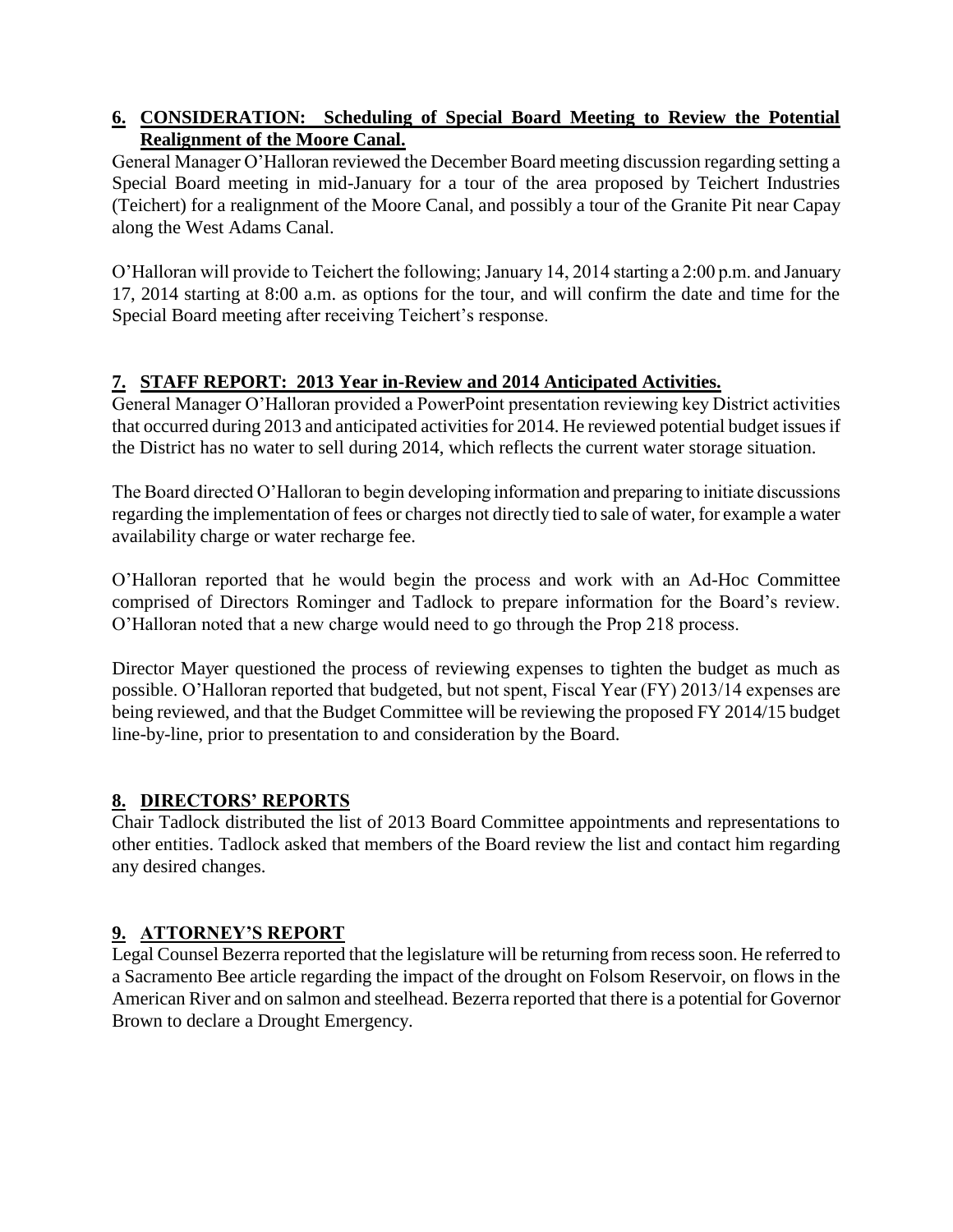# **10. GENERAL MANAGER'S REPORT**

General Manager O'Halloran provided reports on:

- a) Operations, Maintenance and Water Conditions: The Water Conditions Report was available at the sign-in desk with the agenda package. The hydrographs for two representative wells were reviewed showing the groundwater table is generally about 10 feet lower than normal for this time of year.
- b) Financial Report Summary: The status and income and expense projection for the FY 2013/14 budget was reviewed.
- c) General Activities:

 Capital Jobs including the head of the Gordon Slough were reviewed. The District is wrapping up needed capital jobs and postponing non-essential ones.

• Yolo County Local Agency Formation Commission contacted the District regarding potentially taking on responsibilities related to the Madison-Esparto Regional County Service Area. The District has indicated interest if there is a stable funding source, if Department Fish and Wildlife permits are not an issue, and if there is local support.

 Yolo County Airport meetings with the local community and Yolo County have been addressing local issues related to the airport activities including local drainage. Water Resources Associate O'Brien is attending the meetings on behalf of the District.

• Irrigated Lands Program has been modified by the Regional Water Quality Control Board. Assistant General Manager – Resources Stevenson has made a presentation regarding the changes to the Yolo County Farm Bureau.

- Indian Valley Dam Emergency Action Plan's annual exercise was conducted last December.
- d) Upcoming Events:
	- Yolo Habitat Joint Powers Agency Advisory Committee January 13, 2014 (4:00- 6:00 pm)
	- California Statewide Groundwater Elevation Monitoring Prioritization Meeting January 16, 2014 (1:00 – 4:00 pm)
	- Farm Bureau Annual Meeting 100-Year Anniversary January 16, 2014 (Noon - business meeting, 6:00 pm – silent auction, 7:00 pm – dinner)
	- California Irrigation Institute Conference January 23 & 24, 2014 - Director Mayer will be a guest speaker.

### **11. GENERAL DISCUSSION**

There was none.